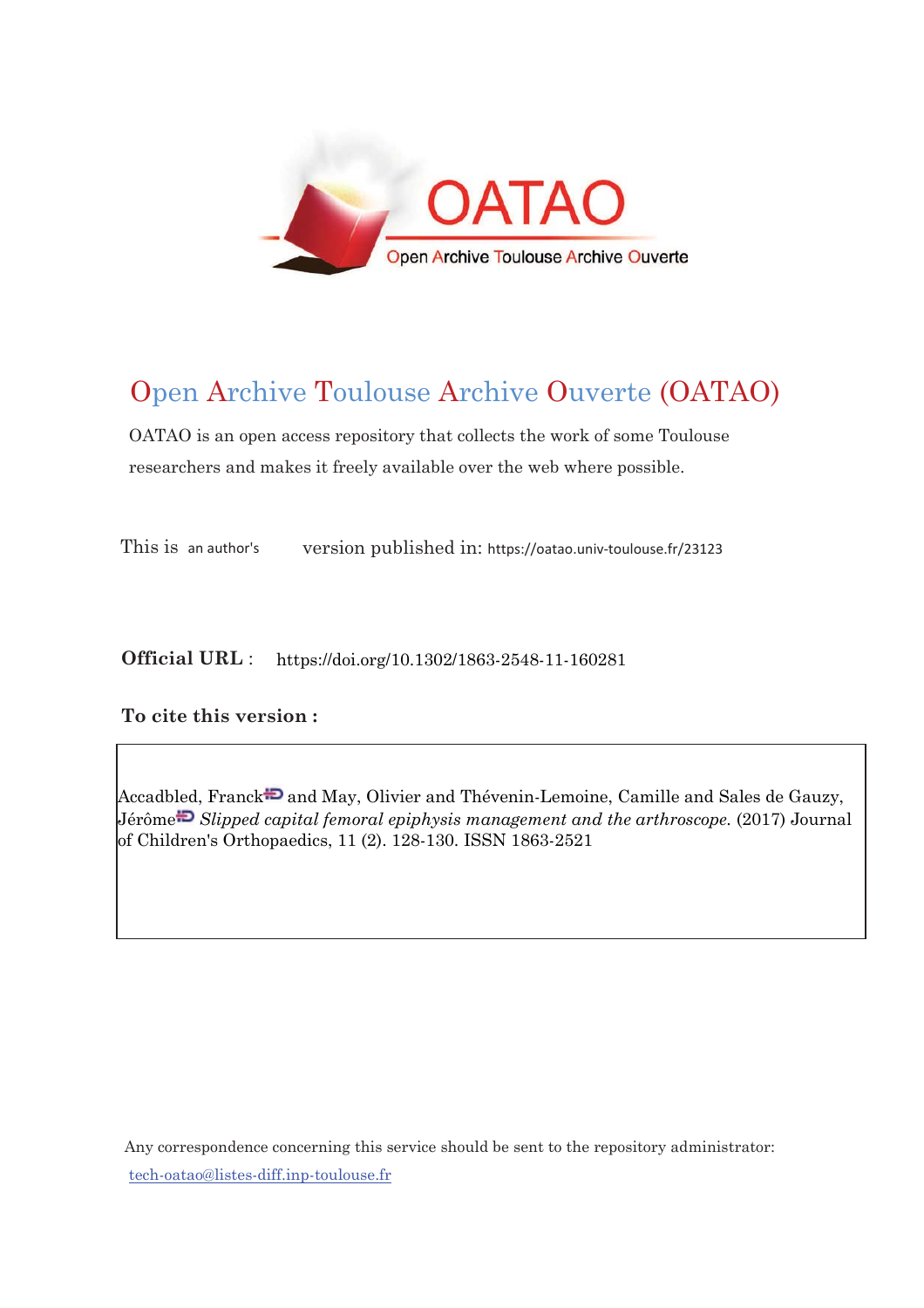# Slipped capital femoral epiphysis management and the arthroscope

F. Accadbled1 O. May2 C. Thévenin-Lemoine3 J. Sales de Gauzy3

## **Abstract**

*Background In situ* pinning of slipped capital femoral epiphysis (SCFE) results in various degrees of deformity of the femoral head-neck junction. Repetitive trauma from cam-type femoroacetabular impingement (FAI) can lead to labral tears and injury to the articular cartilage causing loss of function. Arthroscopic osteoplasty is an alternative to open procedure and to Southwick/Imhäuser-type osteotomies in symptomatic selected cases.

*Surgical technique* The amount of bone to be resected has to be carefully planned pre-operatively. Only gentle traction is applied on a well-padded perineal support. A spherical burr is used to gradually resect the prominence. Intra-operative fluoroscopy is very useful when checking adequate reshaping of the head-neck junction is obtained.

*Results* Arthroscopy often reveals acetabular cartilage lesions, labrum hyperhemia and fraying which rarely require repair. Arthroscopic osteoplasty provides satisfactory pain relief and, to a lesser extent, restores hip internal rotation.

*Conclusion* Arthroscopic osteoplasty is more technically and time-demanding in post SCFE than idiopathic FAI. It requires strong arthroscopic skills and experience in hip arthroscopy. It stands as a reasonable alternative to open procedure or flexion osteotomies in symptomatic FAI post mild to moderate SCFE. It provides pain relief and to a lesser extent restores internal rotation of the hip.

E-mail: faccadbled@gmail.com

**Keywords:** slipped capital femoral epiphysis; SCFE; femoroacetabular impingement, osteochondroplasty; arthroscopy

## **Introduction**

*In situ* pinning of slipped capital femoral epiphysis (SCFE) results in various degrees of deformity of the femoral head-neck junction. Despite some remodelling over growth, functional loss may result from the residual deformity that impinges with the acetabular rim in hip flexion and internal rotation. Repetitive trauma from cam-type fem-oroacetabular impingement (FAI) can also lead to labral tears and injury to the articular cartilage.<sup>1</sup> Arthroscopic osteoplasty after *in situ* pinning is an alternative to open osteoplasty and to Southwick/Imhäuser-type osteotomies in symptomatic selected cases. Indication for this pro-cedure is based on symptoms and clinical and imaging signs of FAI. Symptoms are represented by loss of func-tion and sudden pain triggered in a given position of the hip (for example, getting on a bicycle). Internal rotation is typically restricted. Impingement test consists of gradual passive adduction and internal rotation on a 90° flexed hip suddenly exacerbating pain. Plain radiographs display post-slip morphology with excessive alpha angle and pis-tol grip deformity. MRI may demonstrate bone bruise and labral tears. Arthroscopic treatment aims to improve the clearance during movement of the hip and to eliminate the abutment of the prominent femoral head-neck junc-tion and the acetabular rim, therefore relieving pain and to a lesser extent restoring internal rotation.

## **Surgical technique**

Careful planning is necessary and is best based on preoperative three-dimensional (3D) CT scan. The adequate amount of bone to be resected to restore the normal alpha angle is calculated (Fig. 1). The patient is positioned supine on a traction table. A 70° arthroscope and special trocars are helpful although the procedure can be performed using a standard 30° arthroscope.<sup>2</sup> An anterolateral por-tal is established under fluoroscopic guidance with the

<sup>1</sup> Department of Orthopaedics, Children's Hospital, CHU de Toulouse, France

<sup>2</sup> Clinique Médipôle Garonne, 45 rue de Gironis, 31036 Toulouse, France

<sup>3</sup> Department of Orthopaedics, Children's Hospital, CHU de Toulouse, France

Correspondence should be sent to: Professor F. Accadbled. Service de Chirurgie Orthopédique et Traumatologique, Hôpital des Enfants 330, avenue de Grande Bretagne, 31059 TOULOUSE cedex 9, France.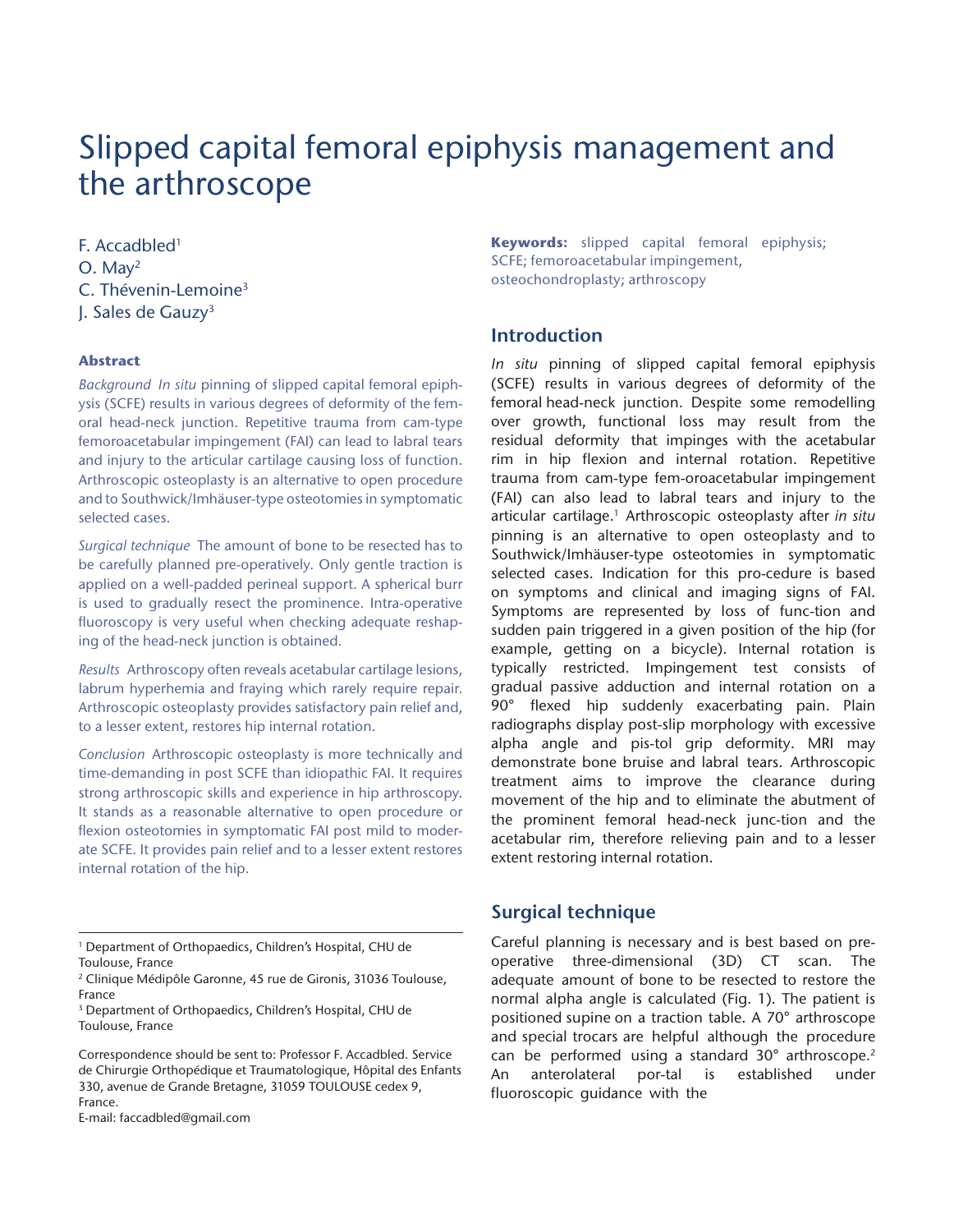

**Fig. 1** 3D CT scan view of the femoral head and neck. The cone represents the correct amount of bone to be resected.



**Fig. 2** Intra-operative fluoroscopic lateral view of the femoral head and neck, before (left) and after (right) arthroscopic osteoplasty.

hip in 40° flexion into the peripheral compartment first. The anterior portal is placed under arthroscopic visualisation with a spinal needle and the guidewire technique, followed by an anterior capsulectomy, then gentle joint distraction. A 5.5 mm spherical burr is used to resect the prominence gradually (Video 1). Complete exposure of the bump may require hip mobilisation. Any retained metalware from previous surgeries is removed, if needed under arthroscopic visualisation. The amount of resection should not exceed 30% of the neck's volume to limit the risk of fracture.<sup>3</sup> Intra-operative fluoroscopy is very useful to check adequate reshaping of the head-neck junction (Fig. 2). Portals are closed and injected with Ropivacaine. Patients are discharged home on the same day and are advised to use crutches and bear weight as tolerated for one month. Sports are usually resumed gradually after three months.

## **Results**

Ilizaliturri et al first reported on the results of arthroscopic management of FAI post SCFE in eight patients in 2007.4

The age range at the time of the procedure was 24 to 39 years. At two-year minimum follow-up, the pain was relieved and at least neutral internal rotation of the hip was obtained. No complications were reported. Chen at al reported on 34 cases in 2014.<sup>5</sup> The initial slip was mild in 21 hips, moderate in 16 and severe in three. The age range at the time of the procedure was 10 to 19 years. Labral damage was seen in all 34 hips and the labral lesions were descriptive only. Acetabular cartilage damage adjacent to the damaged labrum was seen in 26 hips. The damage appeared to be abrasive with roughening of the surface, without the softening or full-thickness flaps that are typically seen in idiopathic cam impingement. Full-thickness cartilage loss noted in two hips was left untreated. At 12-month minimum follow-up, complete pain relief and correction of obligatory external rotation deformity (Drehmann sign) were obtained in 88% of cases. The mean internal rotation had improved from -20° to +10°. The mean alpha angle had improved from 88° to 54°. They reported two complications: one labral injury and one acetabular lesion during initial portal placement. Wylie et al reported on the results of nine patients aged 13.5 to 27 years in 2015 (six mild and three moderate slips).<sup>6</sup> All cases demonstrated acetabular cartilage and labral damage at the time of arthroscopy. Osteoplasty was combined with an acetabuloplasty in five cases and a labral repair in four cases. At 12-month minimum follow-up, the mean Harris hip score had improved from 63 to 91 and alpha angle from 75° to 46°. Four complications were reported: one capsular laxity requiring surgical revision, one perineal numbness, one lateral femoral cutaneous nerve numbness and one case of heterotopic calcifications. Our personal experience from the last ten years confirmed frequently associated acetabular cartilage lesions (mostly ICRS grade I and II) and labrum hyperhemia and fraying, none of which required specific treatment. Arthroscopic osteoplasty provided pain relief and restored some internal rotation of the hip without complication.

## **Discussion**

'Acute' arthroscopic osteochondroplasty at the time of *in situ* fixation was first suggested by Leunig et al in 2010.7 The rationale of such management is the prevention of early acetabular cartilage and labral damage and potentially later osteoarthritis of the hip. Three patients aged 11 to 15 years, presenting with a mild and stable SCFE, were included. At six- to 23-month follow-up, they were all asymptomatic and had resumed sporting activities at the previous level. Hip internal rotation was still slightly reduced compared with the contralateral side. Tscholl et al confirmed in 2016 that the normal alpha angle could be